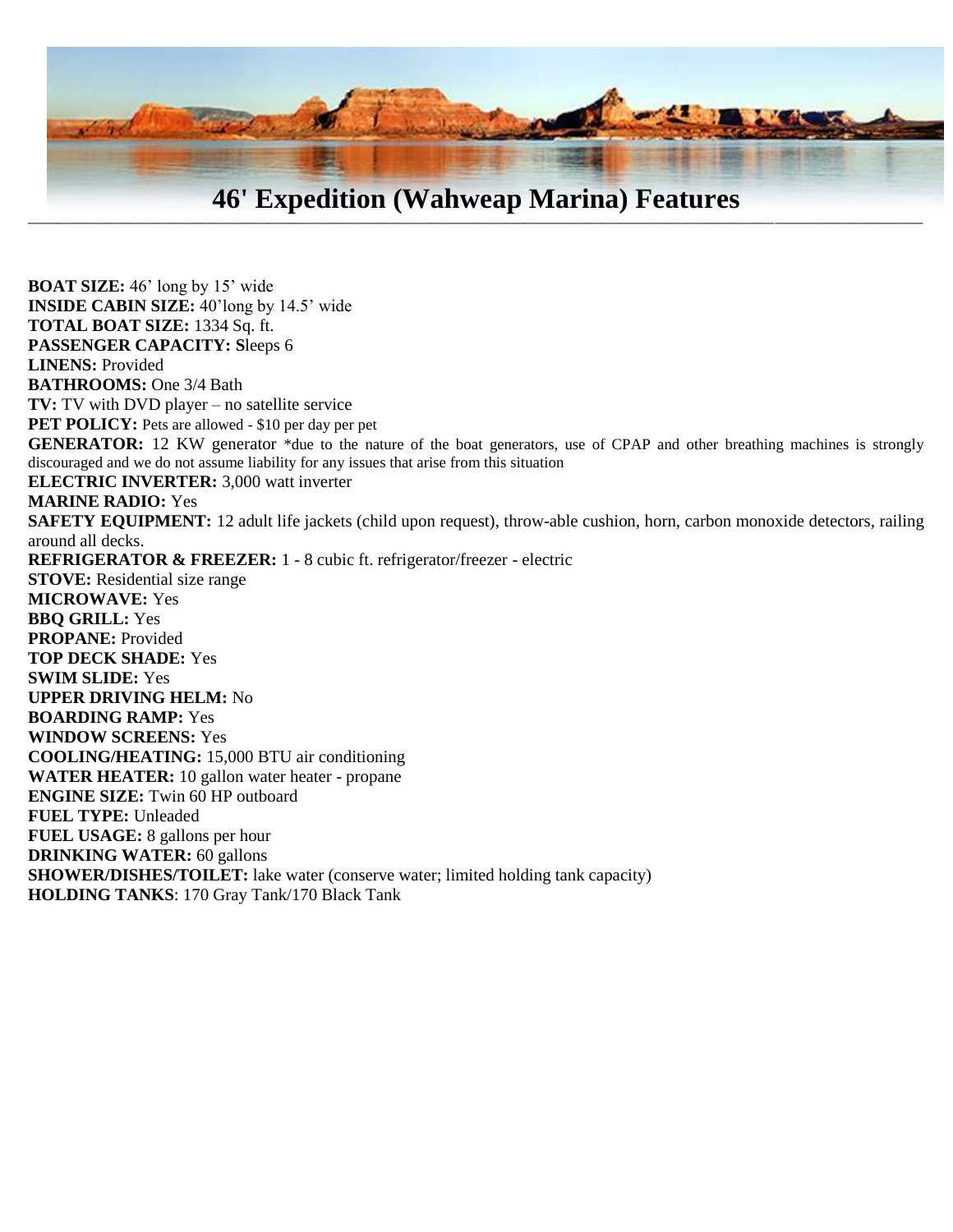## KITCHEN INVENTORY

| 1              | <b>Electric Coffee Maker</b>             | 6                                        | <b>Coffee Filters</b>                 |
|----------------|------------------------------------------|------------------------------------------|---------------------------------------|
| 1              | Electric Coffee Grinder                  | 4                                        | Potholders                            |
| 1              | Electric Can Opener                      | 6                                        | 45 Gallon Trash Bags                  |
| 1              | Blender                                  | 6                                        | 33 Gallon Trash Bags                  |
| 1              | Toaster                                  | 1                                        | <b>Box of Matches</b>                 |
| 12             | LP Tumblers                              | 1                                        | Paper Towel Roll                      |
| 12             | LP Coffee Mugs                           | 4                                        | Disposable Wipes                      |
| 12             | <b>Dinner Plates</b>                     | 4                                        | <b>Scrub Sponges</b>                  |
| 12             | Soup Bowls                               | 1                                        | Bottle of Dish Soap                   |
| 12             | <b>Dinner Forks</b>                      | $\mathbf 1$                              | Dishwashing Rack                      |
| 12             | <b>Salad Forks</b>                       | 1                                        | <b>Bottle of Disinfectant Cleaner</b> |
| 12             | Spoons                                   | 4                                        | <b>Cleaning Rags</b>                  |
| 12             | Soup Spoons                              | 2                                        | <b>Ash Trays</b>                      |
| 12             | <b>Butter Knives</b>                     | $\overline{2}$                           | <b>Sink Stoppers</b>                  |
| 1              | 8 qt. Stock Pots                         | 1                                        | <b>Bottle Holding Tank Chemical</b>   |
| 1              | 5.5 qt. Sauté Pan                        | 1                                        | Mouse Trap Kit**                      |
| 2              | 10" Skillets                             | $\mathbf 1$                              | <b>Fly Swatter</b>                    |
| 1              | 3 qt. Saucepan                           | 1                                        | <b>Pump Out Fitting</b>               |
| 1              | 1.5 qt. Saucepan                         |                                          |                                       |
| 1              | Colander                                 |                                          |                                       |
| 1              | Pancake Griddle                          |                                          |                                       |
| 1              | Oven Griddle                             |                                          |                                       |
| 1              | Cake Pan (9x13)                          | **Mouse Trap Kit contains a ziplock bag, |                                       |
| 1              | Mixing Bowl Set (sm, med, lg)            | disposable gloves, and 2 mouse traps.    |                                       |
| 1              | <b>Cutting Board</b>                     |                                          |                                       |
| 1              | Knife Block                              | <b>BATHROOM INVENTORY</b>                |                                       |
| 2              | Spatulas                                 | 1                                        | <b>Toilet Brush</b>                   |
| $\overline{2}$ | <b>Serving Spoons</b>                    | 1                                        | Plunger                               |
| 1              | <b>Slotted Spoon</b>                     | 1                                        | <b>Trash Can</b>                      |
| 1              | Ladle                                    | 6                                        | <b>Trash Can Liners</b>               |
| 1              | Pasta Spoon                              | 4                                        | <b>Sanitary Bags</b>                  |
| 1              | Grater                                   | 4                                        | <b>Toilet Paper Rolls</b>             |
| 1              | Whisk                                    | $\mathbf{1}$                             | <b>Shower Mounted Soap Dispenser</b>  |
| 1              | Potato Masher                            | 1                                        | <b>Sink Mounted Soap Dispenser</b>    |
| 1              | Peeler                                   |                                          |                                       |
| 1              | <b>Ice Pick</b>                          | <b>LINENS INVENTORY</b>                  |                                       |
| 1              | Wine Opener                              | 6                                        | <b>Bath Towels</b>                    |
| 1              | Manual Can Opener                        | 6                                        | <b>Hand Towels</b>                    |
| 1              | Measuring Cup Set                        | 6                                        | <b>Wash Cloths</b>                    |
| 1              | <b>Measuring Spoon Set</b>               | 2                                        | <b>Bathmats</b>                       |
| 1              | 2 qt. Pitcher                            | 3                                        | <b>Blankets</b>                       |
| 1              | Percolator                               | 3                                        | <b>Fitted Sheets</b>                  |
| 2              | Ice Trays                                | 3                                        | <b>Flat Sheets</b>                    |
| $\mathbf 1$    | Grill Utensil set (Spatula, Fork, Tongs) | 6                                        | <b>Pillows with Cases</b>             |
|                |                                          |                                          |                                       |